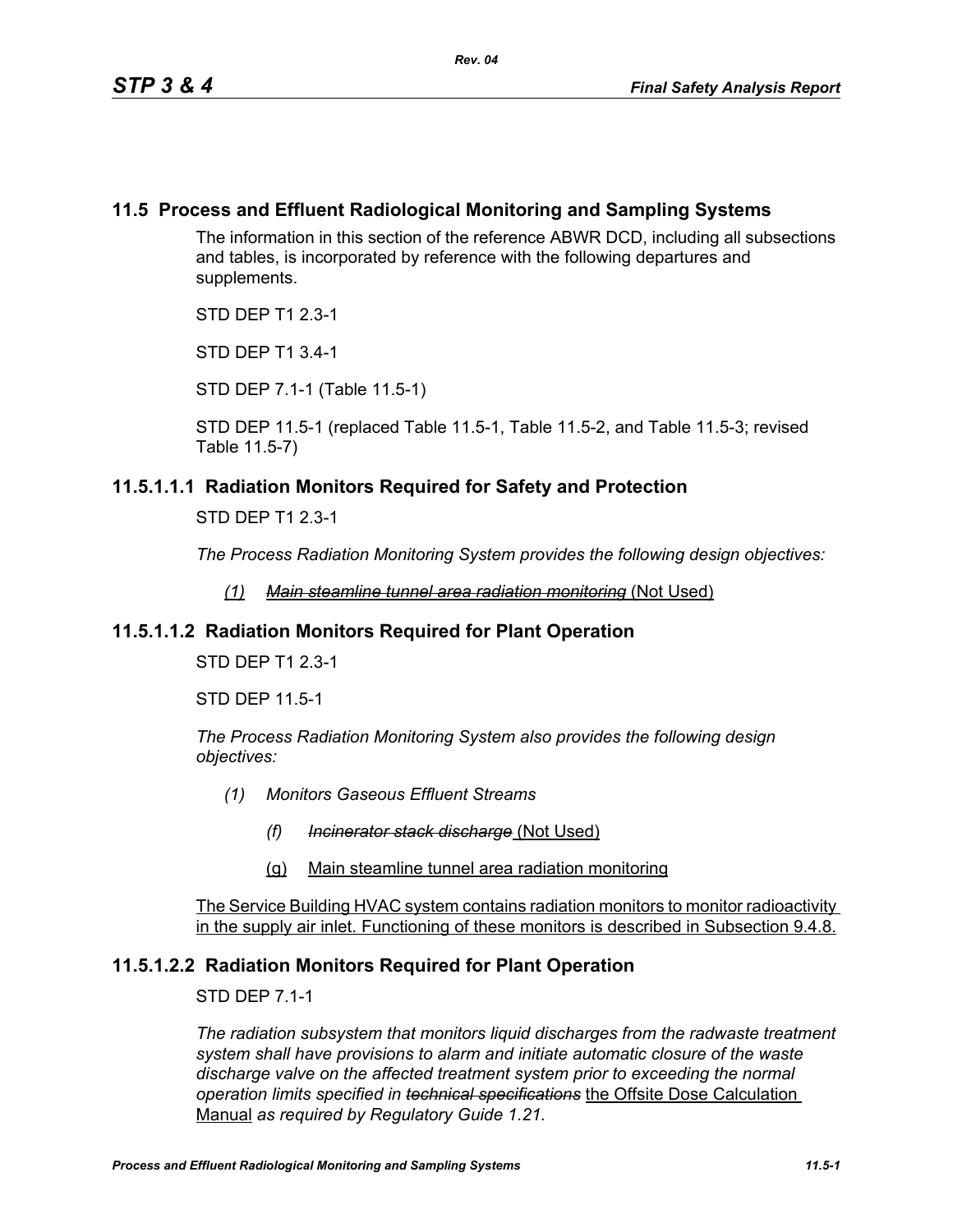# **11.5.2.1.1 Main Steamline (MSL) Radiation Monitoring**

STD DEP T1 2.3-1

This departure changes Main Steamline Radiation Monitors from safety to non-safety. Therefore, this section has been moved to Subsection 11.5.2.2.12.

# <span id="page-1-0"></span>**11.5.2.1.2 Reactor Building HVAC Radiation Monitoring**

STD DEP 11.5-1

*The system consists of four redundant instrument channels. Each channel consists of a digital gamma-sensitive GM detector and a control room radiation monitor. Power is supplied to channels A, B, C, and D monitors from vital 120 VAC Divisions 1, 2, 3 and 4, respectively. A two-pen recorder powered from the 120 VAC instrument bus allows the output of any two channels to be recorded by the use of selection switches.*

*Each radiation monitor has four* three *trip circuits: two upscale one downscale and one inoperative similar to MSL radiation monitors* and one downscale/inoperative.

*A high-high, inoperative or a downscale* downscale/inoperative *trip in the radiation monitor results in a channel trip which is provided to LDS. Any two-out-of-four channel trips will result in the initiation by LDS of the Standby Gas Treatment System (SGTS) and in the isolation of the secondary containment (including closure of the containment purge and vent valves and closure of the Reactor Building ventilating exhaust isolation valves).*

*Each radiation monitor will display the measured radiation level in mGy/h* mSv/h.

# **11.5.2.1.3 Fuel Handling Area Ventilation Exhaust Radiation**

STD DEP 11.5-1

*This subsystem monitors the radiation level in the fuel handling area ventilation exhaust duct. The system consists of four channels which are physically and electrically independent of each other. Each channel consists of a digital gammasensitive GM detector and a control room radiation monitor. Power for channels A, B, C, and D is supplied from the vital 120 VAC Divisions 1, 2, 3 and 4, respectively.*

*Each radiation monitor has four* three *trip circuits: two upscale one downscale and one inoperative similar to the MSL radiation monitors* and one downscale/inoperative. *This subsystem performs the same trip functions as those described in Subsection [11.5.2.1.2](#page-1-0) for the Reactor Building HVAC exhaust radiation monitoring.*

# **11.5.2.1.4 Control Building HVAC Radiation Monitoring**

STD DEP 11.5-1

*The Control Building HVAC Radiation Monitoring Subsystem is provided to detect the radiation level in the normal outdoor air supply, automatically closes the outdoor air intake and the exhaust dampers, and initiates automatically the emergency air filtration*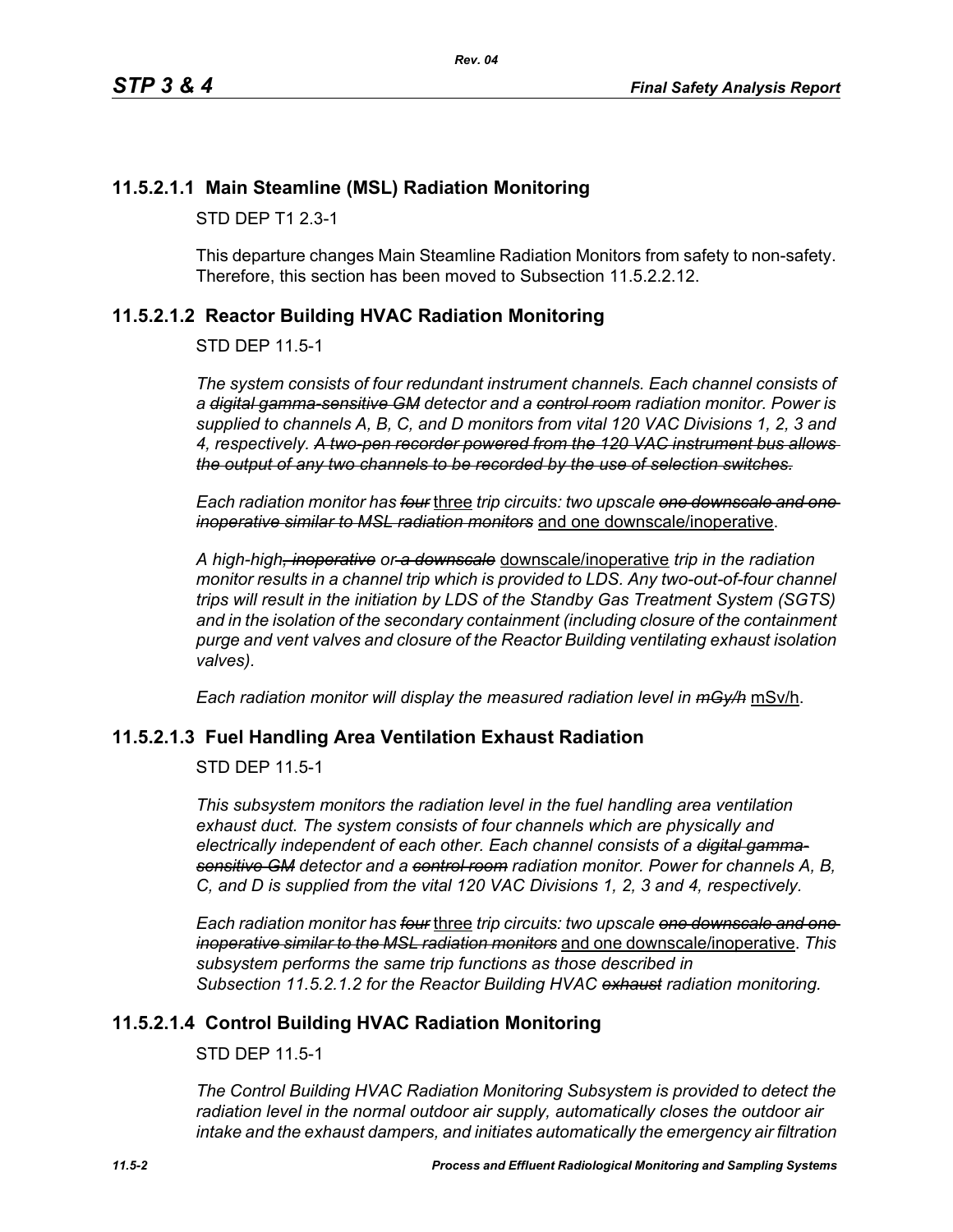*system. The emergency air filtration system fans shall be started and area exhaust fans stopped on high radiation.*

*Rev. 04*

*Each radiation channel consists of a digital gamma-sensitive GM detector and a radiation monitor which is located in the control room.*

*Each radiation monitor has four* three trip circuits: two upscale *one inoperative and one downscale* and one downscale/inoperative. *All trips are displayed on the appropriate radiation monitor and each actuates a control room annunciator.*

# **11.5.2.1.5 Drywell Sumps Discharge Radiation Monitoring**

STD DEP 11.5-1

*This subsystem monitors the radiation level in the liquid waste transferred in the drain line from the drywell LCW and HCW sumps to the Radwaste System. One monitoring channel is provided in each sump drain line. Each channel uses an ionization chamber which* detector *is located on the drain line from the sump just downstream from the outboard isolation valve. The output from each sensor* detector *is fed to a radiation monitor in the control room for display, recording and annunciation.*

## **11.5.2.2.1 Offgas Pre-Treatment Radiation Monitoring**

STD DEP 11.5-1

*A continuous sample is extracted from the offgas pipe via a stainless steel sample line. It is then passed through a sample chamber and a sample panel before being returned to the suction side of the steam jet air ejector (SJAE). The sample chamber is a stainless steel pipe which is internally polished to minimize plateout. It can be purged with room air to check detector response to background radiation by using a three-way*  solenoid-operated valve. The valve is controlled by a switch located in the main control room. The sample panel measures and indicates sample line flow. A <del>digital gamma</del>*sensitive GM detector is positioned adjacent to the vertical sample chamber and is connected to radiation monitors in the main control room* which then send the data to the main control room to display.

*The radiation monitor has four* three *trip circuits: two upscale (high-high and high)*, *one downscale and one inoperative* and one downscale/inoperative.

### **11.5.2.2.2 Offgas Post-Treatment Radiation Monitoring**

STD DEP 7.1-1

STD DEP 11.5-1

*This subsystem monitors radioactivity in the offgas piping downstream of the offgas system charcoal absorbers adsorbers and upstream of the offgas system discharge valve. A continuous sample is extracted from the Offgas System piping, passed through the offgas post-treatment sample panel for monitoring and sampling, and returned to the Offgas System piping. The sample panel has a pair of filters (one for*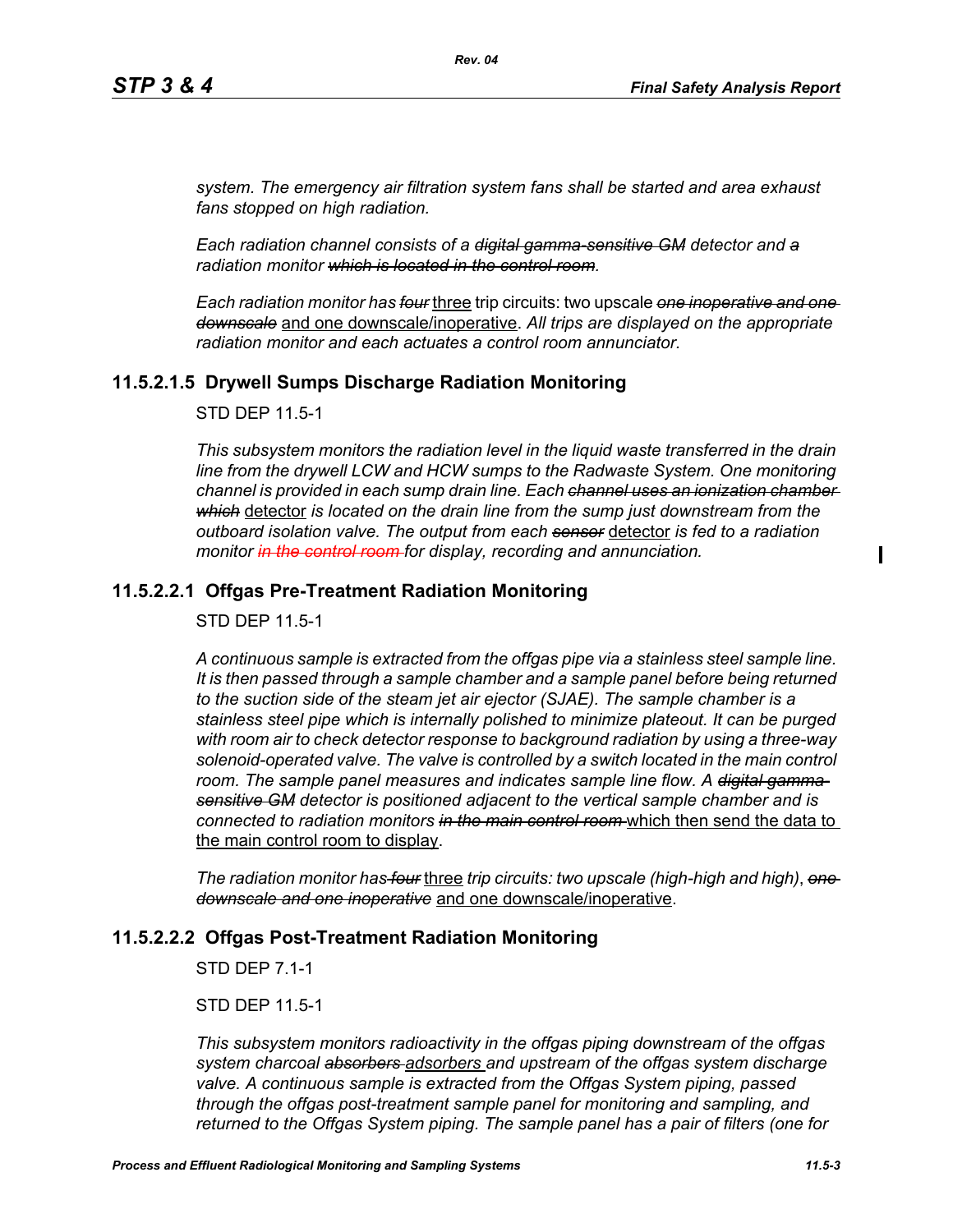*particulate collection and one for halogen collection) in parallel (with respect to flow) with two identical GM detectors. Two radiation monitors in the main control room analyze and* the data and then send the data to the main control room to *visually display the measured gross radiation level*.

*Each radiation monitor has* four *trip circuits: that indicate* three upscale (*high-high-high, high-high, high*)*, and* one *downscale/inoperative. Each trip is visually displayed on the radiation monitor*. Each trip is determined by the radiation monitor and then sent for visual display to the main control room. *The trips actuate corresponding main control room annunciators: offgas post-treatment high-high-high radiation, offgas posttreatment high-high radiation, and offgas post-treatment high and downscale/inoperative monitor.*

*High or low flow measured at the sample panel actuates an annunciator in the control room to indicate abnormal flow.*

*The high-high-high and downscale trip/inoperative outputs initiate closure of the offgas system discharge and bypass valves* valve. *The high-high-high trip setpoint is determined so that valve closure is initiated prior to exceeding technical specification limit. Any one high-high channel trip initiates alignment of the Offgas System flow valves to achieve treatment through the charcoal vault.* provided in the Offsite Dose Calculation Manual. Any one *High*High-High channel trip from the gaseous channels closes the offgas bypass valve.

## **11.5.2.2.3 Charcoal Vault Radiation Monitoring**

STD DEP 11.5-1

*The charcoal vault is monitored for gross gamma radiation level with a single instrument channel. The channel includes a digital sensor and converter*'sta*, and a radiation monitor. The sensor*detector *is located outside the vault on the HVAC exhaust line from the vault*. *The radiation monitor is located in the main control room* analyzes the data and then sends the data for visual display to the main control room. *The channel provides for sensing and readout of gross gamma radiation over a range of six logarithmic decades (0.01 to 104 mGy/h)*.

*The monitor has one adjustable* two trip circuits: one *upscale trip circuit for alarm and one downscale* downscale/inoperative *trip for instrument trouble.* The trip outputs are alarmed in the main control room*. Power to the monitor is supplied from 120 VAC vital non-1E bus.*

## **11.5.2.2.4 Plant Stack Discharge Radiation Monitoring**

STD DEP 11.5-1

*A representative sample is continuously extracted from the ventilation ducting through an isokinetic probe in accordance with ANSI N13.1 and passed through the stack ventilation sample panels for monitoring and sampling, and returned to the ventilation ducting. Each sample panel has a pair of filters (one for particulate collection and one*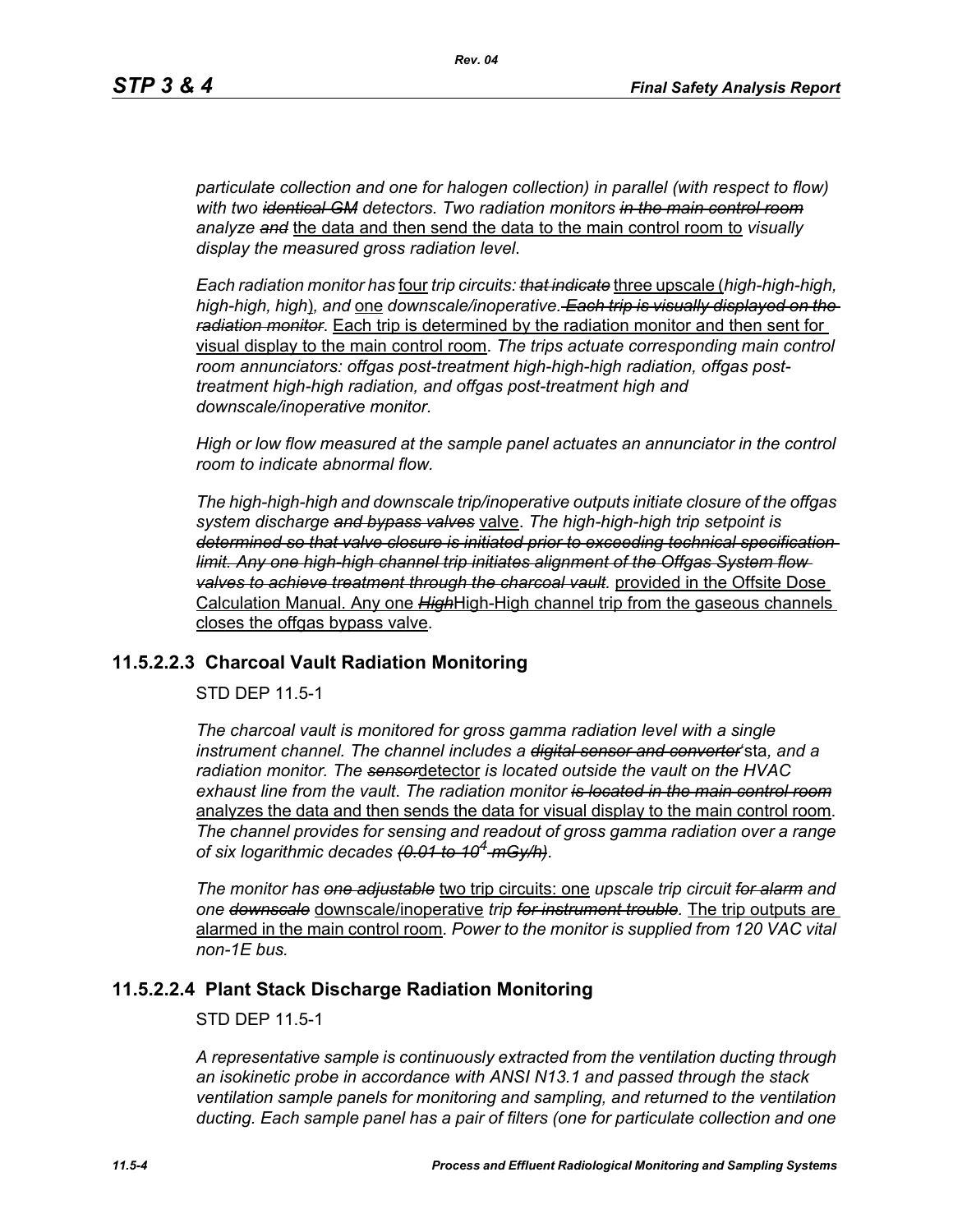*for halogen collection) in parallel (with respect to flow) for continuous gaseous radiation sampling. The radiation detector assembly consists of a shielded gas chamber that houses a scintillation detector and a check source. The extended range detector assembly consists of an ionization* a *chamber which measures radiation levels up to 3700* 3.7 x 10<sup>3</sup> *MBq/cm3. A radiation monitor in the main control room analyzes and visually displays* the data and then sends it to the main control room to display *the measured radiation level. These sensors are qualified to operate under accident conditions*.

*The radiation monitor initiates trips* has three trip circuits*: for alarm indications on* two upscale (*high-high, high*)*, and* one *low* downscale/inoperative *radiation from each detector assembly.* These trip outputs are alarmed in the main control-inoperative room. *Also, the sampled line is monitored for high or low flow indications and alarming.*

# **11.5.2.2.5 Radwaste Liquid Discharge Radiation Monitoring**

STD DEP 11.5-1

*Liquid waste can be discharged from the sample tanks containing liquids that have been processed through one or more treatment systems such as evaporation, filtration, and*/or *ion exchange. During the discharge, the liquid is extracted from the liquid drain treatment process pipe, passed through a liquid sample panel which contains a detection assembly for gross radiation monitoring, and returned to the process pipe. The detection assembly consists of a scintillation detector mounted in a shielded sample chamber equipped with a check source. A radiation monitor in the control room analyzes* and transmits the measured gross radiation level to the main control room for visual display. *and visually displays the measured gross radiation level.*

## **11.5.2.2.6 Reactor Building Cooling Water Radiation Monitoring**

STD DEP T1 3.4-1

STD DEP 11.5-1

*Each channel consists of a scintillation detector which is located in a well near the RCW heat exchanger exit pipe. Radiation detected from the three channels is multiplexed and fed into a common radiation monitor.* The output signal from each detector is sent to a separate radiation monitor*. This monitor provides individual channel trips* two trip circuits*:* one upscale *on high* (high) *radiation level and* one *downscale/inoperative indication for annunciation in the control room. Power to the monitors is provided from the non-1E vital 120 VAC source*.

# **11.5.2.2.8 Turbine Building Ventilation Exhaust Monitoring**

STD DEP T1 3.4-1

STD DEP 11.5-1

 $\blacksquare$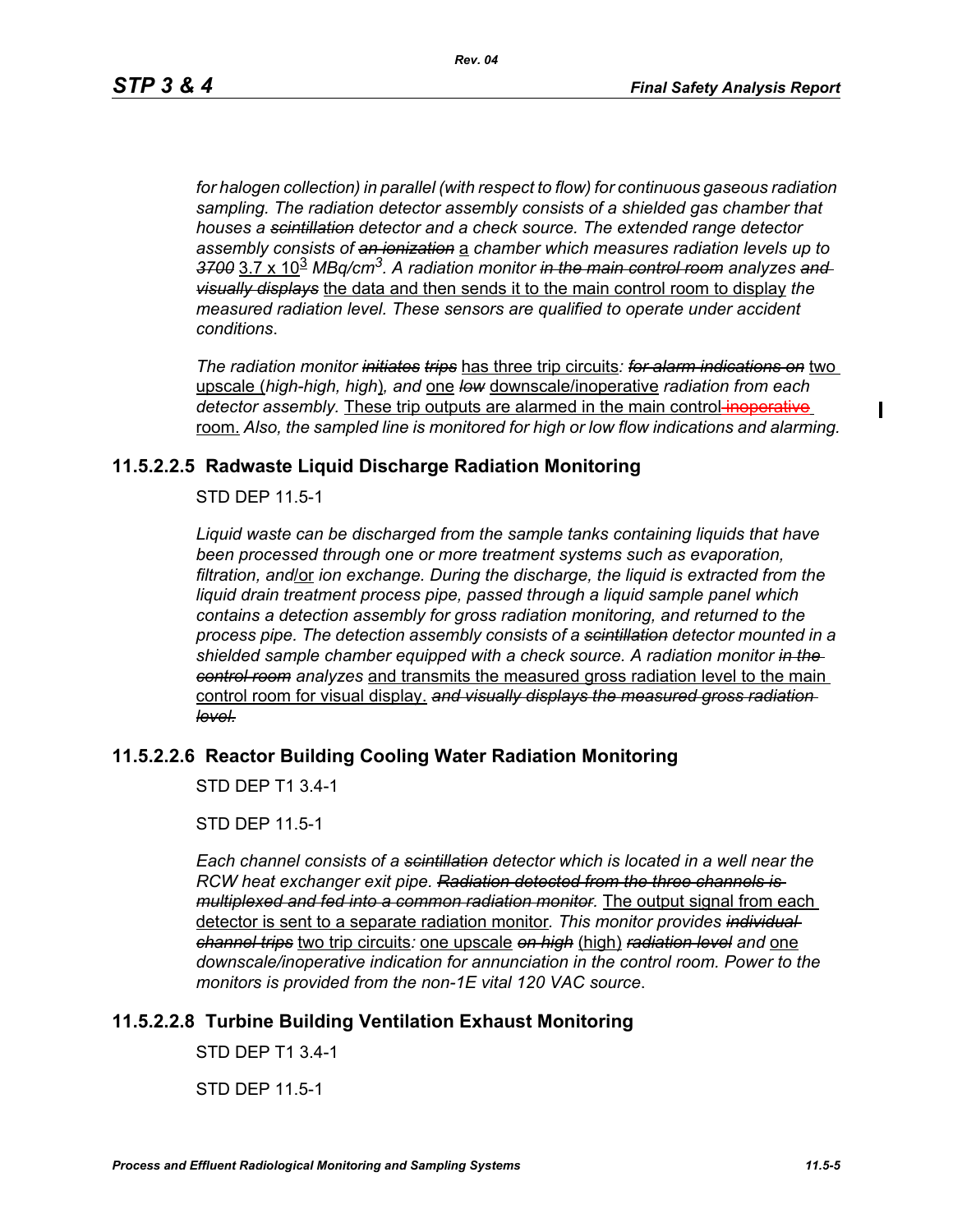*This subsystem monitors the vent discharge in the Turbine Building for gross radiation*  levels. This includes the discharge from the mechanical vacuum pump. The monitoring *is provided by four channels (two redundant sets). Two redundant channels monitor radiation in the compartment area air exhaust duct and the other two redundant channels monitor the radiation in the ventilation system air exhaust from the clean area. Each channel uses a digital detector located adjacent to the monitored exhaust duct. The outputs from each set of detectors are multiplexed and then fed into two separate radiation monitors for display, recording and annunciation.* The output signal from each detector is processed by a separate radiation monitor and then transmitted to the main control room for alarm and display*. Each monitor provides alarm trips on radiation high* two trip circuits: one upscale (high) *and* one *on radiation low (one downscale/inoperative).*

## **11.5.2.2.9 Turbine Gland Seal Condenser Exhaust Discharge Monitoring**

STD DEP T1 3.4-1

STD DEP 11.5-1

*This subsystem monitors the offgas releases to the stack from the turbine gland seal system. The offgas releases are continuously sampled and monitored for noble gases by a scintillation detector. The output signal is multiplexed and then fed to a shared radiation monitor in the main control for display, recording and annunciation* The output signal from each detector is processed by a separate radiation monitor and then transmitted to the main control room for alarm and display*. This monitor provides two* three *trip alarms* circuits: two upscale, (high-high*, one on radiation*, *high) and one on radiation low (downscale/inoperative)*.

## **11.5.2.2.10 Standby Gas Treatment System Radiation Monitoring**

STD DEP 11.5-1

*Two ionization chamber detectors are physically located downstream of the exhaust fans on the exhaust duct to the stack and are utilized to monitor the high levels of radioactivity expected under accident conditions. Two other scintillation detectors are used during offgas sampling of the gas exhaust to the stack to monitor the normal level of radioactivity expected during normal plant operation.*

*The subsystem consists of four instrumented channels. Each channel consists of a detector and a main control room radiation monitor.*

*Each radiation monitor has four* three *trip circuits: two upscale* (high-high and high)*, one inoperative and one downscale* downscale/inoperative*. All trips are displayed on the appropriate radiation monitor and each actuates a main control room annunciator for high-high, high and low*downscale*/inoperative indications.*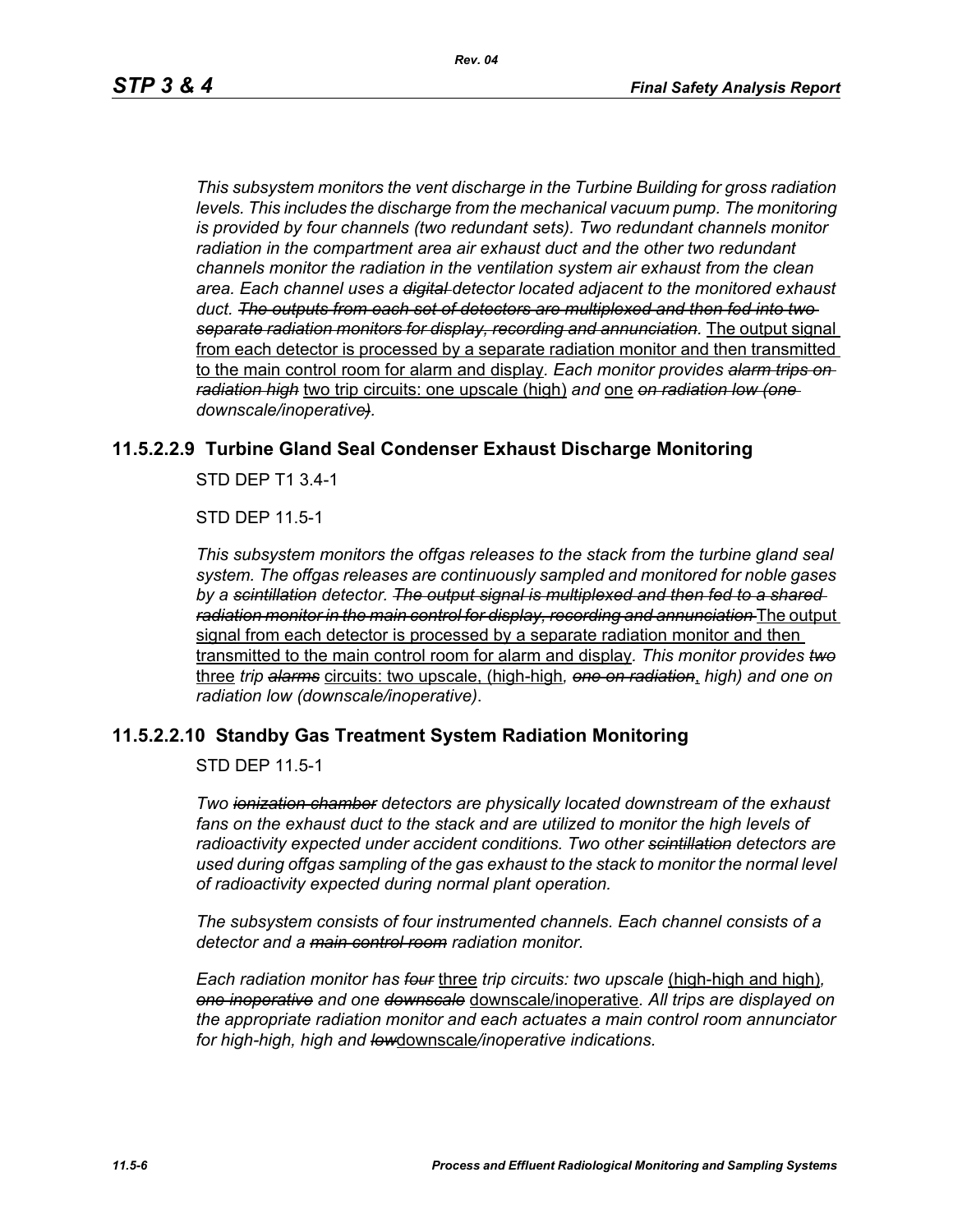# **11.5.2.2.11** *Incinerator Stack Discharge Radiation Monitoring* **(Not Used)**

STD DEP 11.5-1

*This subsystem monitors the radioactivity in the discharge from the incinerator stack during burning of low radioactive waste. A representative sample from the discharge path is drawn through an isokinetic probe and routed to a local sample panel in the Radwaste Building for monitoring and particle collection. The sample panel houses the radiation detector assembly, a pair of filters for collection of airborne particulates and halogens, the vacuum pumps and associated plumbing, and a gamma check source for testing operability of the radiation channel. Also, the sample panel includes provisions for purging from the Radwaste Building control room.*

*The local sample panel and the radiation monitor are powered from 120 VAC instrument power.*

*The radiation monitor initiates trips on high and high-high levels and on downscale/inoperative indication. These trips are alarmed in the Radwaste Building control room. On high-high trip, the incinerator exhaust fans are shutdown to terminate any further discharge from the stack.*

# **11.5.2.2.12 Main Steamline (MSL) Radiation Monitoring**

STD DEP T1 2.3-1

STD DEP 11.5-1

*This subsystem monitors the gamma radiation level of the steam transported by the main steamlines in the MSL tunnel. The normal radiation level is produced primarily by coolant activation gases plus smaller quantities of fission gases being transported with the steam. In the event of a gross release of fission products from the core, the monitoring channels provide trip signals to the Leak Detection and Isolation System.*

*The MSL radiation monitors consist of four redundant instrument channels. Each channel consists of a local detector (ion chamber) and a control room radiation monitor. Power for channels A, B, C, and D monitors is supplied from vital 120 VAC divisions 1, 2, 3 and 4, respectively. All four channels are physically and electrically independent of each other.*

*The detectors are physically located near the main steamlines (MSL) just downstream of the outboard MSIVs in the steam tunnel. The detectors are geometrically arranged and are capable of detecting significant increases in radiation level with any number of main steamlines in operation. Table 11.5-1 lists the location and range of the detectors.*

*Each radiation monitor hasT four*three *trip circuits: two upscale (high-high and high),*  and *one downscale (low), and one inoperativedownscale/inoperative. Each trip is visually displayed on the affected radiation monitor. A high-high or inoperative trip in the radiation monitor results in a channel trip which is provided to the Reactor Protection System (RPS) and to the Leak Detection and Isolation System (LDS). Any two-out-of-four channel trip results in initiation of MSIV closure, reactor scram, main*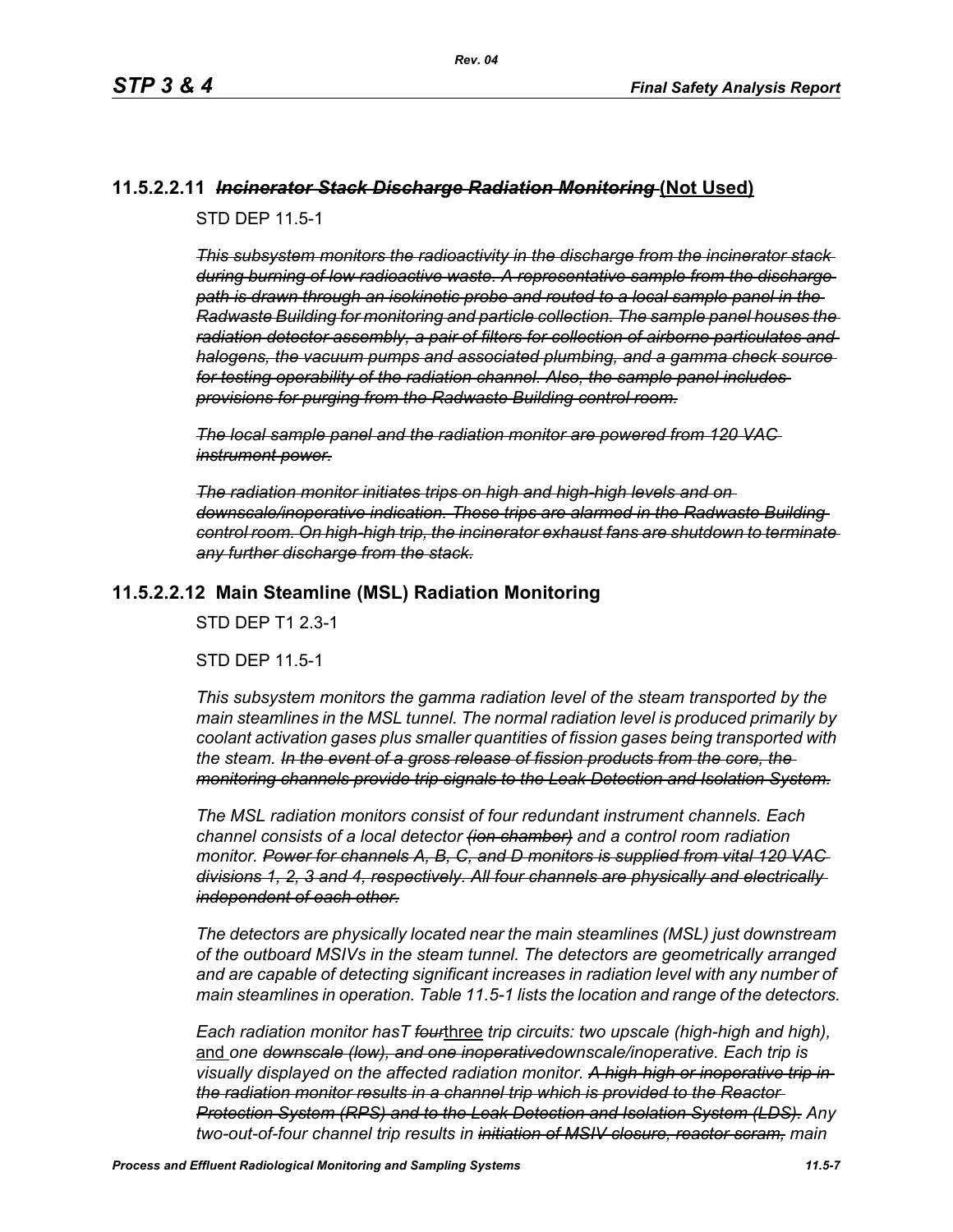*condenser mechanical vacuum pump (MVP) shutdown, and MVP line discharge valve closure. High and low trips do not result in a channel trip. Each radiation monitor displays the measured radiation level in mGy/h* mSv/h. *All channel trips are annunciated in the main control room.*

# **11.5.3 Effluent Monitoring and Sampling**

## **11.5.3.4 Setpoints**

STD DEP 7.1-1

*The trip setpoints that initiate automatic isolation functions are specified in the plant Technical Specifications Instrument Setpoint Summary Report as indicated in Table [11.5-1.](#page-12-0)*based on calculations developed in accordance with controlled plant procedures or, if pertaining to gaseous or liquid releases within the scope of the Offsite Dose Calculation Manual (ODCM), in accordance with the ODCM.

## **11.5.4.3 Implementation of General Design Criterion 64**

STD DEP 11.5-1

*Radiation levels in radioactive and potentially radioactive process streams are monitored for radioactivity releases. These include:*

- *(3) Carbon* Charcoal *vault vent*
- *(5) Incinerator stack discharge*

## **11.5.5.1 Inspection and Tests**

STD DEP 11.5-1

*The following monitors have alarm trip circuits which can be tested by using test signals or portable gamma sources:*

### *(9) Carbon vault vent* Charcoal vault *exhaust*

*The following monitors include built-in check sources and purge systems which can be operated from the main control room:*

### *(7) Incinerator stack discharge*

## **11.5.5.2 Calibration**

STD DEP 11.5-1

*Calibration of radiation monitors is performed using certified commercial radionuclide sources traceable to the National Institute of Standards and Technology. The overall reproducibility of calibration is limited to ±15%. The source-detector geometry during primary calibration will be mechanically precise enough to ensure that positioning errors of either instruments or radiation sources do not affect the calibration accuracy by more than ±3%. Each continuous monitor is calibrated during plant*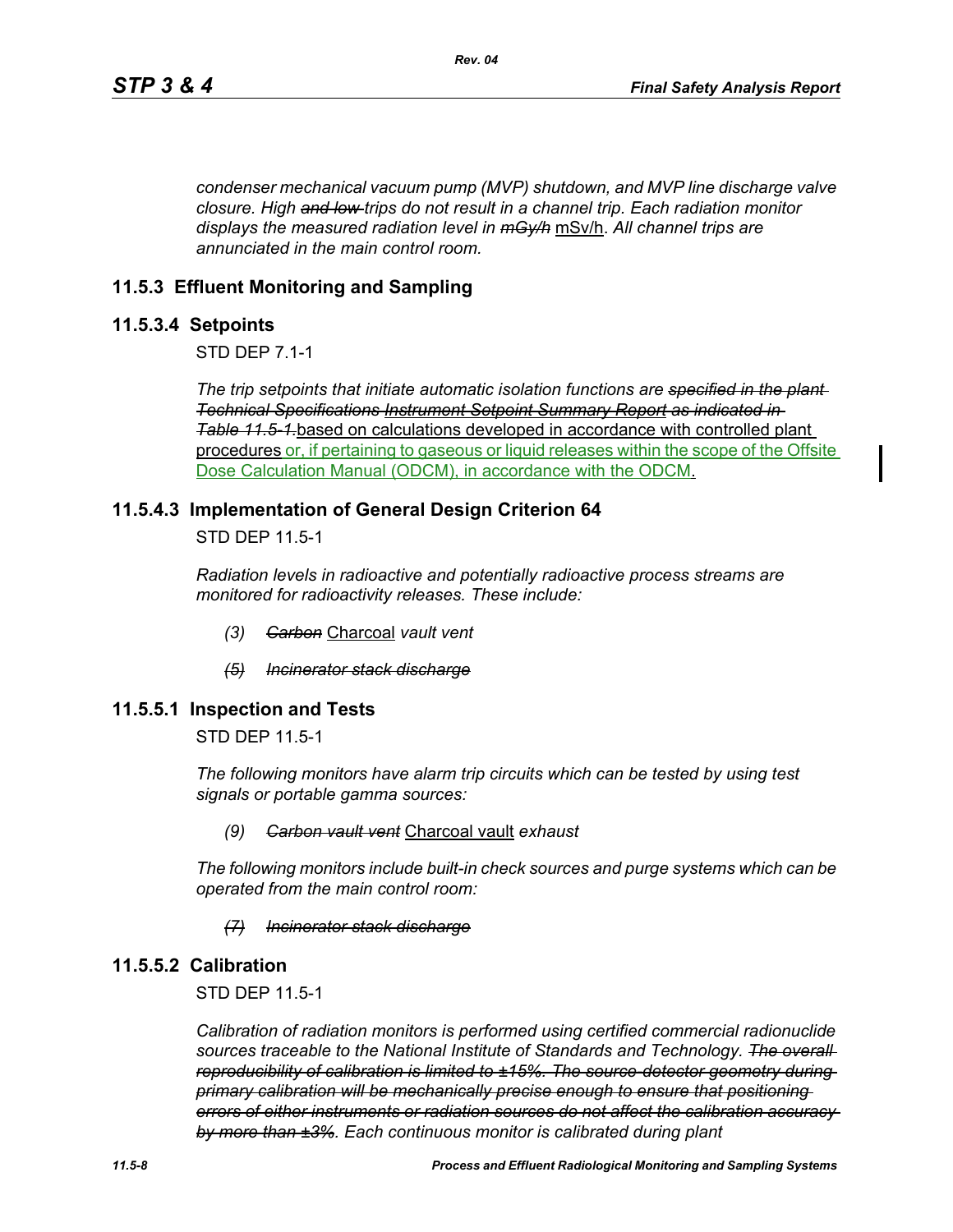*operation*shutdown *or during the refueling outage if the detector is not readily accessible* during power operation*. Calibration can also be performed on the applicable instrument by using liquid or gaseous radionuclide standards or by analyzing particulate iodine or gaseous grab samples with laboratory instruments.*

*Rev. 04*

*The following monitors display the gross gamma signal in counts/min:*

- *(1) Offgas post-treatment*
- *(2) Plant stack discharge (low to normal levels)*
- *(3) Radwaste liquid discharge*
- *(4) SGTS offgas discharge (low to normal levels)*
- *(5) Reactor Building cooling water intersystem leakage*
- *(6) Radwaste Building ventilation exhaust*
- *(7) Main turbine gland seal condenser offgas exhaust*
- *(8) Incinerator stack discharge*

*The following monitors are calibrated to provide measurements of the gross gamma dose rate in mGy/h:*

- *(1) Main steamline tunnel area*
- *(2) Reactor Building ventilation exhaust*
- *(3) Fuel handling area ventilation exhaust*
- *(4) Charcoal vault vent exhaust*
- *(5) Control Building air intake supply*
- *(6) Turbine Building ventilation exhaust*
- *(7) SGTS offgas discharge (high level)*
- *(8) Offgas pre-treatment*
- *(9) Drywell sump liquid discharge*
- *(10) Plant stack discharge (high level)*

### **11.5.5.3 Maintenance**

STD DEP 11.5-1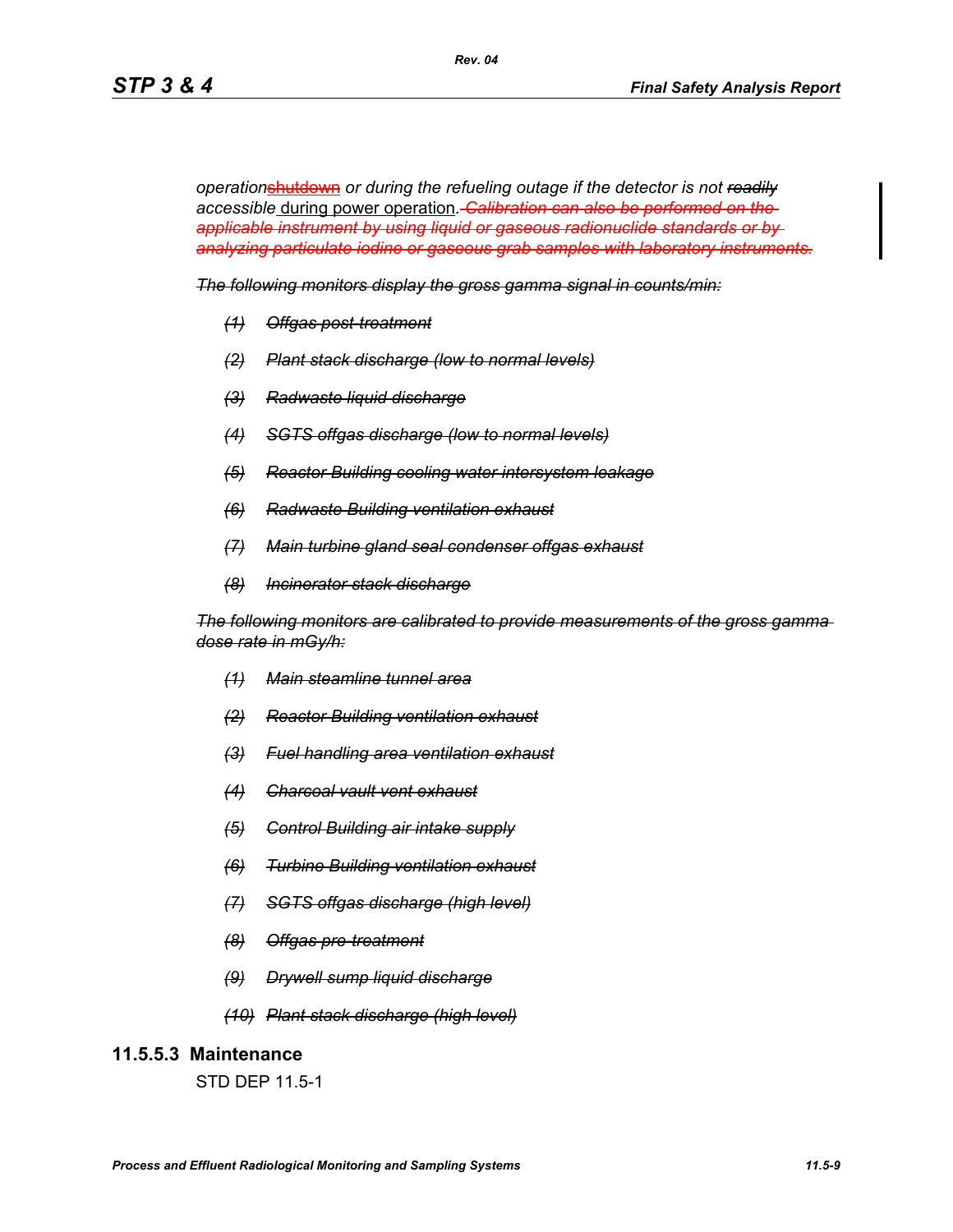*All channel detectors* and *electronics, and recorders are serviced and maintained on an annual* a periodic *basis or in accordance with manufacturers' recommendations to ensure reliable operations. Such maintenance includes cleaning, lubrication and assurance of free movement of the recorder in addition to the replacement or adjustment of any components required after performing a test or calibration check* For sampling systems, skids are designed in order to allow periodic maintenance and cleaning*. If any work is performed which would affect the calibration, a recalibration is performed at the completion of the work.*

# **11.5.6 COL License Information**

# **11.5.6.1 Calculation of Radiation Release Rates**

The following site-specific supplement addresses COL License Information Item 11.4.

The Offsite Dose Calculation Manual (ODCM) contains the methodology and parameters used for calculation of offsite doses resulting from gaseous and liquid effluents. The ODCM addresses the methods for the conversion of the radiation measurements of gaseous discharge from the main plant stack into release rates.

# **11.5.6.2 Compliance with the Regulatory Shielding Design Basis**

The following site-specific supplement addresses COL License Information Item 11.5.

The operations of the sampling systems for Standby Gas Treatment and main stack effluent monitoring will be implemented by operation and maintenance procedures. The design will, as demonstrated in shielding calculations, comply with the shielding requirements for accident conditions, as stipulated in NUREG-0737, Item II.F.1, clarification 2 of Attachment 2. Equipment design or procurement specifications will contain the necessary shielding requirements. (COM 11.5-1)

# **11.5.6.3 Provisions for Isokinetic Sampling**

The following site-specific supplement addresses COL License Information Item 11.6.

Procedures will be developed prior to fuel load, *consistent with ABWR Licensing Topical Report NEDO NEDO-33297, dated January 2007, "Advanced Boiling Water Reactor (ABWR) Procedures Development Plan,"*in accordance with the plant operating procedure development plan in Section 13.5 to include the collection techniques used to extract representative samples of radioactive iodines and particulates. Collecting and sampling procedures will require isokinetic conditions within 20% of the flow rate are maintained to assure that a representative sample from the effluent stream is taken as stipulated in NUREG-0737, Item II.F.1, clarification 3 of Attachment 2. (COM 11.5-2)

# **11.5.6.4 Sampling of Radioactive Iodines and Particulates**

The following site-specific supplement addresses COL License Information Item 11.7.

Procedures will be developed prior to fuel load, *consistent with ABWR Licensing Topical Report NEDO NEDO-33297, dated January 2007, "Advanced Boiling Water*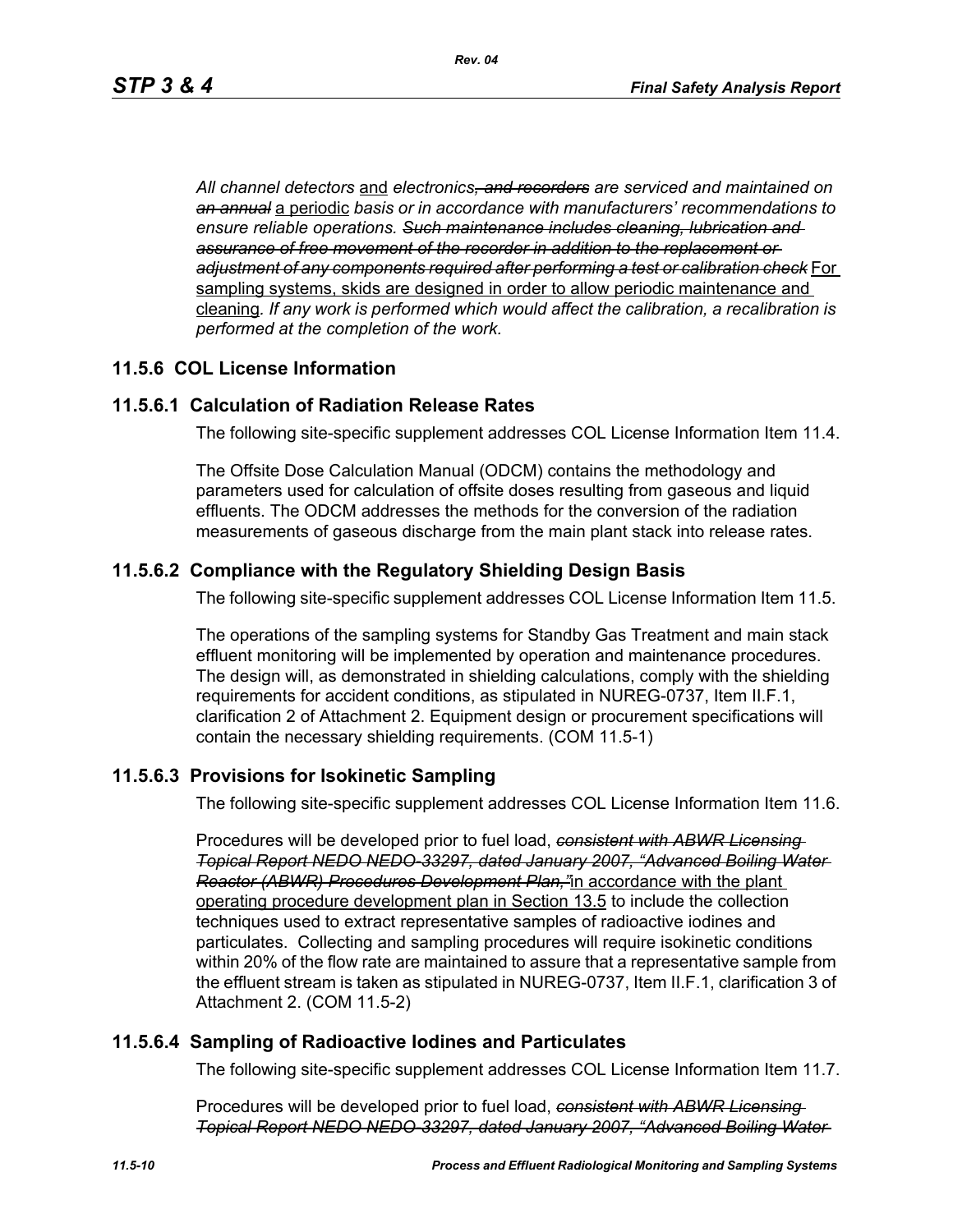*Reactor (ABWR) Procedures Development Plan,"*in accordance with the plant operating procedure development plan in Section 13.5 to include the collection techniques used to extract representative samples of radioactive iodines and particulates to be used following an accident to quantify releases for dose calculations and assessment as stipulated in NUREG-0737, Item II.F.1-2. (COM 11.5-3)

# **11.5.6.5 Calibration Frequencies and Techniques**

The following site-specific supplement addresses COL License Information Item 11.8.

Procedures will be developed prior to fuel load, *consistent with ABWR Licensing Topical Report NEDO NEDO-33297, dated January 2007, "Advanced Boiling Water Reactor (ABWR) Procedures Development Plan,"*in accordance with the plant operating procedure development plan in Section 13.5 to specify the calibration frequencies and techniques for the radiation sensors based on equipment data provided by the vendor. (COM 11.5-4)

# **11.5.7S Additional Information**

This subsection supplements the information provided in the reference DCD as discussed in Section C.III.1.11.5 of Regulatory Guide 1.206.

An offsite dose calculation manual (ODCM) for STP 1 & 2 has been reviewed and approved by the NRC. It contains descriptions of the methodology and parameters used for calculation of offsite doses resulting from gaseous and liquid effluents. It also describes how liquid and gaseous effluent release rates are derived and parameters used in setting instrumentation alarm setpoints to control or terminate effluent releases. The ODCM also contains the radiological environmental monitoring program which samples and analyzes radiation and radionuclides in the environs of the existing plant, using local land use census data in identifying all potential radiation exposure pathways associated with radioactive materials present in liquid and gaseous effluents and direct external radiation from the plant. The ODCM for STP 3 & 4 will be integrated into the 1 & 2 ODCM, taking into account the appropriate differences between the existing and new unite incorporate NEI 07.09A (Revision 0), "Generic FSAR Template Guidance for Offsite Dose Calculation Manual (ODCM) Program Description," March 2009.

The effluent radiation monitors provide the means to control releases of radioactive material to the environment to maintain the releases ALARA in accordance with Appendix I to 10 CFR Part 50. Compliance with the numerical guidance provided in Appendix I to 10 CFR 50 is discussed in Section 12.2.2.2. The cost benefit analyses for augments to the liquid and gaseous waste management systems, as required by Appendix I to 10 CFR 50, are discussed in Sections 11.2.1.2 and 11.3.11.1.

The Radiological Environmental Monitoring Program (REMP) for STP 3 & 4 is expected to be integrated with that of STP 1 & 2 as part of the ODCM and is consistent with Regulatory Guide 4.15, "Quality Assurance for Radiological Monitoring Programs (Normal Operation)–Effluent Streams and the Environment." Quality assurance is provided in the existing NRC-approved REMP through accredited training programs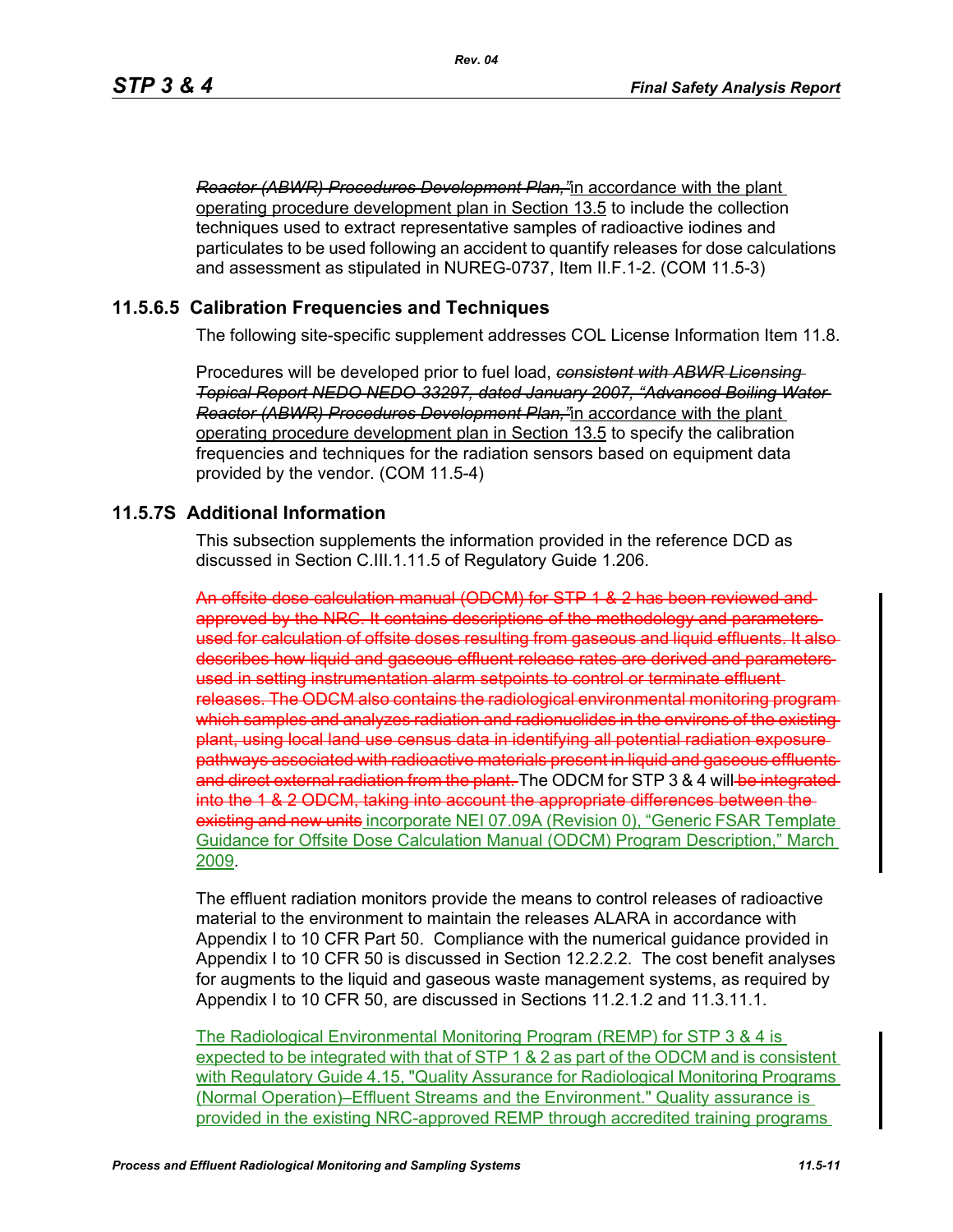and personnel qualification programs, a measurement assurance program that includes Inter-laboratory Comparison Program tests, and administrative and technical procedures governing the monitoring and analyses program for all activities, including computational checks.

Control checks and tests are applied to the analytical operations by means of duplicate and/or split analyses of selected samples, and by the introduction of environmental samples with known nuclide concentrations. Calibrations are confirmed by participation in the Nuclear Energy Institute/National Institute of Standards and Technology Measurement Assurance Program.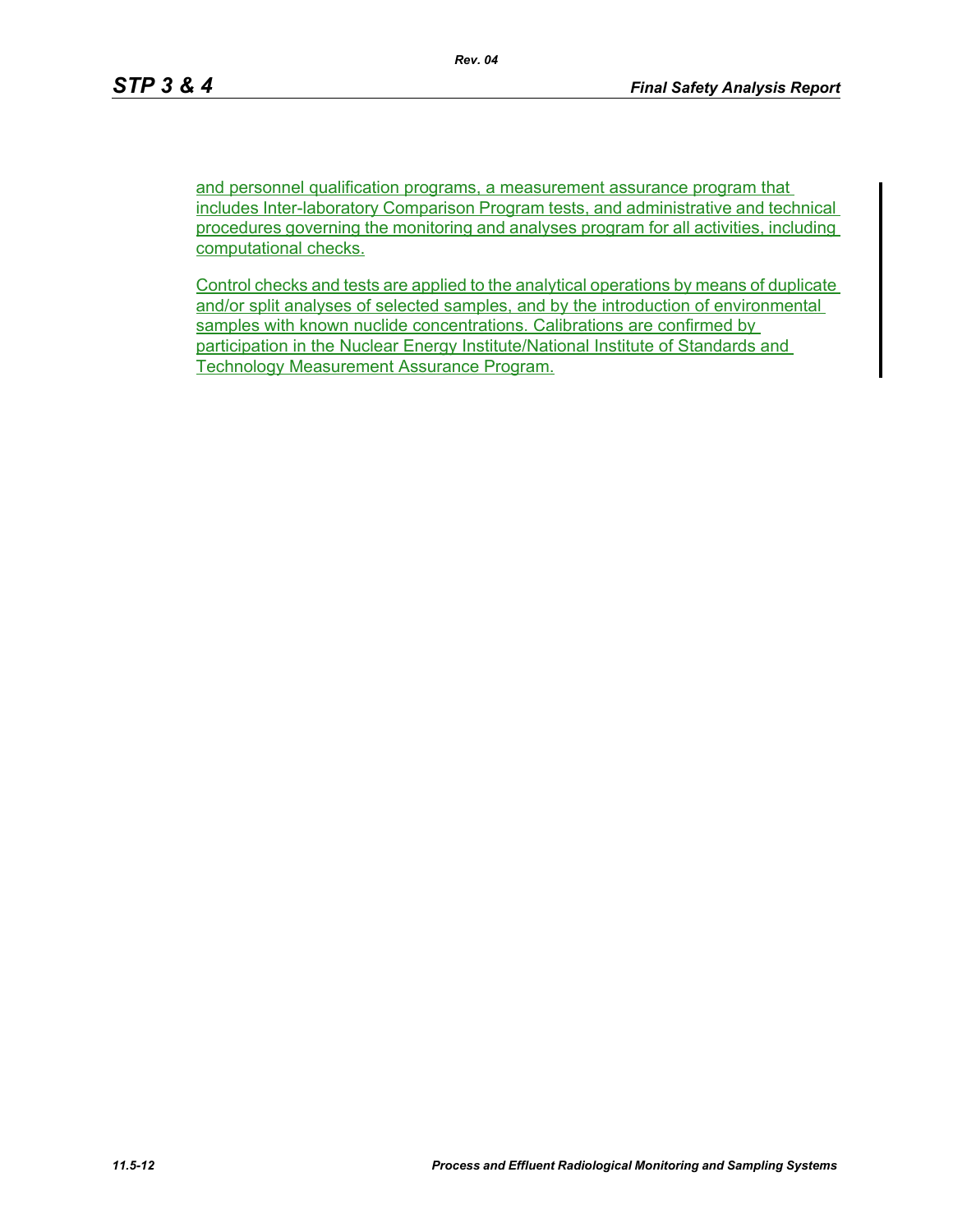|                                        | No. of          | <b>Sample Line or Detector</b>                                                       |                                  | <b>Setpoint</b>                                                                                                                            |              |
|----------------------------------------|-----------------|--------------------------------------------------------------------------------------|----------------------------------|--------------------------------------------------------------------------------------------------------------------------------------------|--------------|
| Monitored Process <sup>±±</sup>        | <b>Channels</b> | Location                                                                             | <b>Channel Range<sup>®</sup></b> | <b>ACF Trip</b>                                                                                                                            | <b>Scale</b> |
| A. Safety-Related Monitors             |                 |                                                                                      |                                  |                                                                                                                                            |              |
| Main steamline tunnel area             | 4               | Immediately down-stream of<br>plant main steamline isolation<br>valve                | $4E^{-2}$ to $4E^{4}$ mSv/h      | Instrument Setpoint 6 dec. log<br><b>Summary Report</b>                                                                                    |              |
| Reactor Building vent<br>exhaust       | 4               | Exhaust duct upstream of exhaust $1E^{-4}$ to 1 mSv/h<br>ventilation isolation valve |                                  | Instrument Setpoint 4 dec. log<br>Summary<br>Report <b>Based on</b><br>setpoint<br>calculationOffsite<br>Dose Calculation<br><b>Manual</b> |              |
| Control Building air intake            | 8 <sup>†</sup>  | Intake duct upstream of intake<br>ventilation isolation valve                        | $1E^{-4}$ to 1 mSv/h             | Instrument Setpoint 4 dec. log<br>Summary<br>ReportBased on<br>setpoint calculation                                                        |              |
| Drywell sump discharge                 | $\overline{2}$  | Drain line from LCW & HCW<br>sumps                                                   | $1E^{-2}$ to $1E^{4}$ mSv/h      | Instrument Setpoint 6 dec. log<br>Summary<br>ReportBased on<br>setpoint calculation                                                        |              |
| Fuel handling area air vent<br>exhaust | 4               | Locally above operating floor                                                        | $10^{-3}$ to 10 mSv/h            | Instrument Setpoint 4 dec. log<br>Summary<br>ReportBased on<br>setpoint-<br>ealculationOffsite<br><b>Dose Calculation</b><br>Manual        |              |
| ACF = Automatic Control Function;      |                 |                                                                                      |                                  |                                                                                                                                            |              |

*Rev. 04*

<span id="page-12-0"></span>11.5-13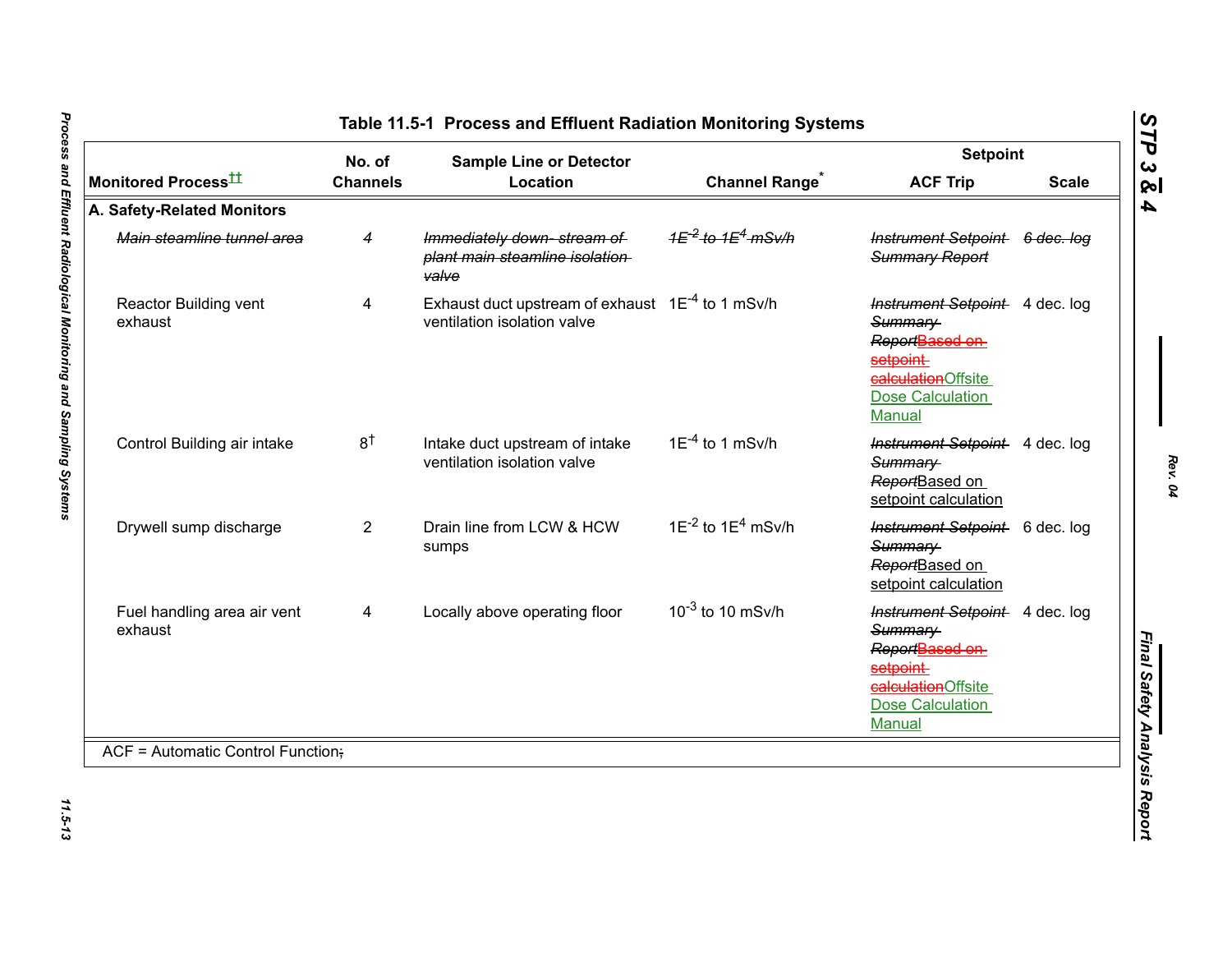|                                                 | No. of          | <b>Sample Line or Detector</b>                                        |                                                                                   | <b>Setpoint</b>                                                                                                                            |              |
|-------------------------------------------------|-----------------|-----------------------------------------------------------------------|-----------------------------------------------------------------------------------|--------------------------------------------------------------------------------------------------------------------------------------------|--------------|
| Monitored Process <sup>tt</sup>                 | <b>Channels</b> | Location                                                              | <b>Channel Range<sup>*</sup></b>                                                  | <b>ACF Trip</b>                                                                                                                            | <b>Scale</b> |
| <b>B. Monitors Required for Plant Operation</b> |                 |                                                                       |                                                                                   |                                                                                                                                            |              |
| Main steamline tunnel area                      | 4               | Immediately down-stream of<br>plant main steamline isolation<br>valve | $1E^{-2}$ to $1E^{4}$ mSv/h                                                       | Based on setpoint<br>calculation                                                                                                           | 6 dec. log   |
| Radwaste liquid discharge                       | 1               | Sample line                                                           | $10^{-1}$ to $10^{4}$ cpm                                                         | Instrument Setpoint 5 dec. log<br>Summary<br>ReportBased on<br>setpoint-<br>calculationOffsite<br><b>Dose Calculation</b><br><b>Manual</b> |              |
| <b>Reactor Building cooling</b><br>water system | 3               | RCW Hx line exit                                                      | $10^{-1}$ to $10^{4}$ cpm                                                         | None                                                                                                                                       | 5 dec. log   |
| Offgas post-treatment                           | $\overline{2}$  | Sample line                                                           | 10 to $10^6$ cpm                                                                  | <b>Offsite Dose</b><br><b>Calculation Manual</b>                                                                                           | 5 dec. log   |
| Offgas pre-treatment                            | 1               | Sample line                                                           | 1E $^{-2}$ - <sup>2</sup> to 1E <sup>4</sup> mSv/h                                | None                                                                                                                                       | 6 dec. log   |
| Charcoal vault vent                             | 1               | On charcoal vault HVAC exhaust<br>line                                | 1E- $^{2}$ -2 to 1E <sup>4</sup> mSv/h                                            | None                                                                                                                                       | 6 dec. log   |
| Plant stack discharge                           | $2^{**}$        | Sample line                                                           | 10 to $10^6$ cpm                                                                  | <b>None</b>                                                                                                                                | 5 dec. log   |
|                                                 |                 | Sample line                                                           | 10 <sup>-13</sup> to 10 <sup>-6</sup> Amps (1E- <sup>-2</sup> to<br>$1E^4$ mSv/h) | None                                                                                                                                       | 6 dec. log   |
| Radwaste Building exhaust<br>vent               | $\mathbf{1}$    | <b>Exhaust ducts</b>                                                  | 10 to $10^6$ cpm                                                                  | None                                                                                                                                       | 5 dec. log   |
| Turbine Building vent<br>exhaust                | 4               | Exhaust duct                                                          | $1E^{-4}$ to 1 mSv/h                                                              | None                                                                                                                                       | 4 dec. log   |
| ACF = Automatic Control Function;               |                 |                                                                       |                                                                                   |                                                                                                                                            |              |

11.5-14

*STP 3 & 4*

*Rev. 04*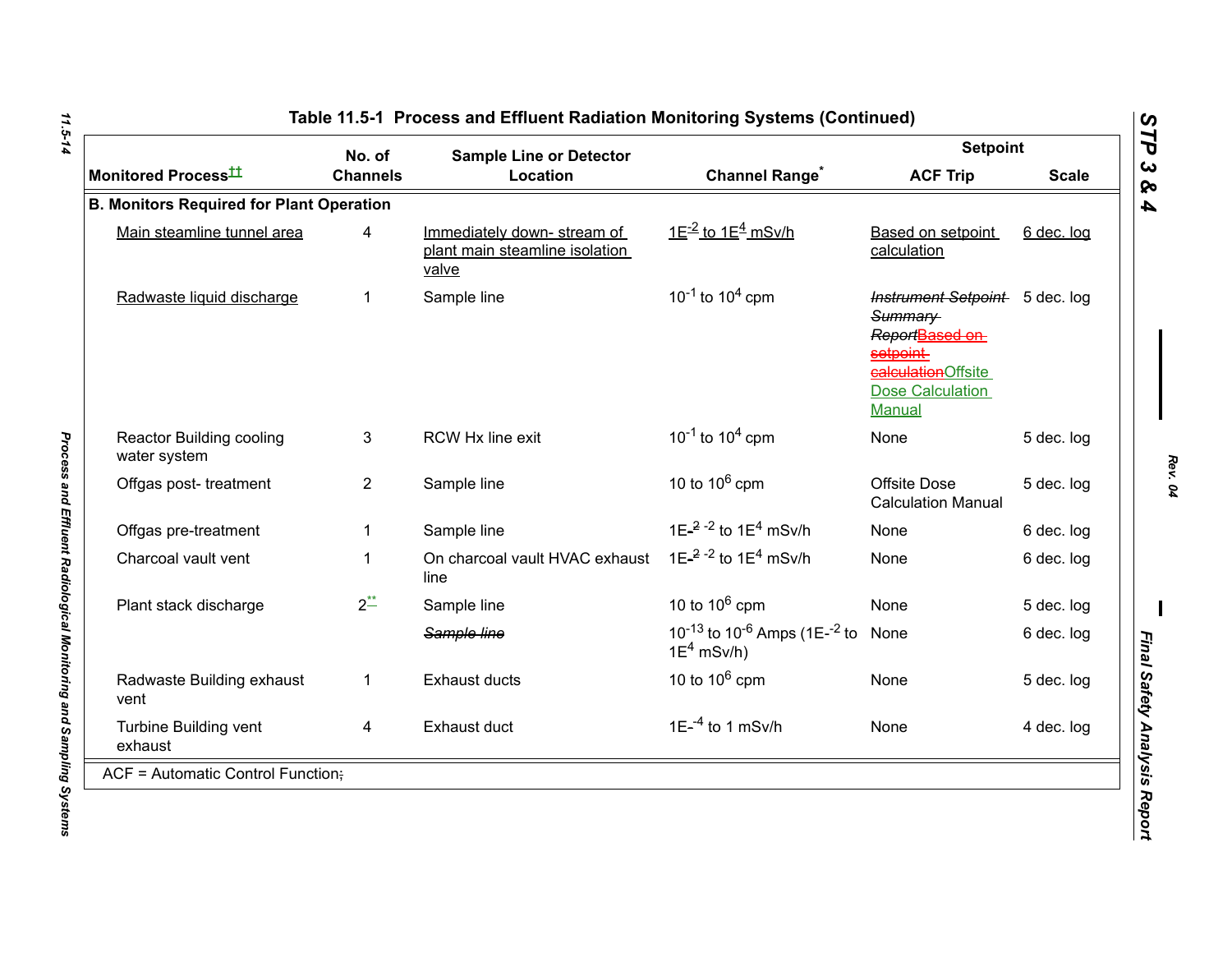| Monitored Process <sup>tt</sup><br><b>B. Monitors Required for Plant Operation (Continued)</b><br><b>Standby Gas Treatment</b><br>System offgas | No. of<br><b>Channels</b> | <b>Sample Line or Detector</b><br>Location | <b>Channel Range<sup>*</sup></b>                                                                            | <b>ACF Trip</b> | <b>Scale</b> |
|-------------------------------------------------------------------------------------------------------------------------------------------------|---------------------------|--------------------------------------------|-------------------------------------------------------------------------------------------------------------|-----------------|--------------|
|                                                                                                                                                 |                           |                                            |                                                                                                             |                 |              |
|                                                                                                                                                 |                           |                                            |                                                                                                             |                 |              |
|                                                                                                                                                 | $2^{**}$                  | SGTS exhaust air duct                      | 1 to $10^6$ cpm                                                                                             | None            | 6 dec. log   |
|                                                                                                                                                 |                           | downstream of exhaust fans                 | 10 <sup>-13</sup> to 10 <sup>-6</sup> Amps (1E <sup><math>-2</math></sup> <sup>-2</sup><br>to $1E^4$ mSv/h) | None            | 6 dec. log   |
| Turbine gland seal<br>condenser offgas                                                                                                          | 1                         | Sample line                                | 1 to $10^6$ cpm                                                                                             | None            | 6 dec. log   |
| ACF = Automatic Control Function;                                                                                                               |                           |                                            |                                                                                                             |                 |              |
|                                                                                                                                                 |                           |                                            |                                                                                                             |                 |              |

*Rev. 04*

*STP 3 & 4*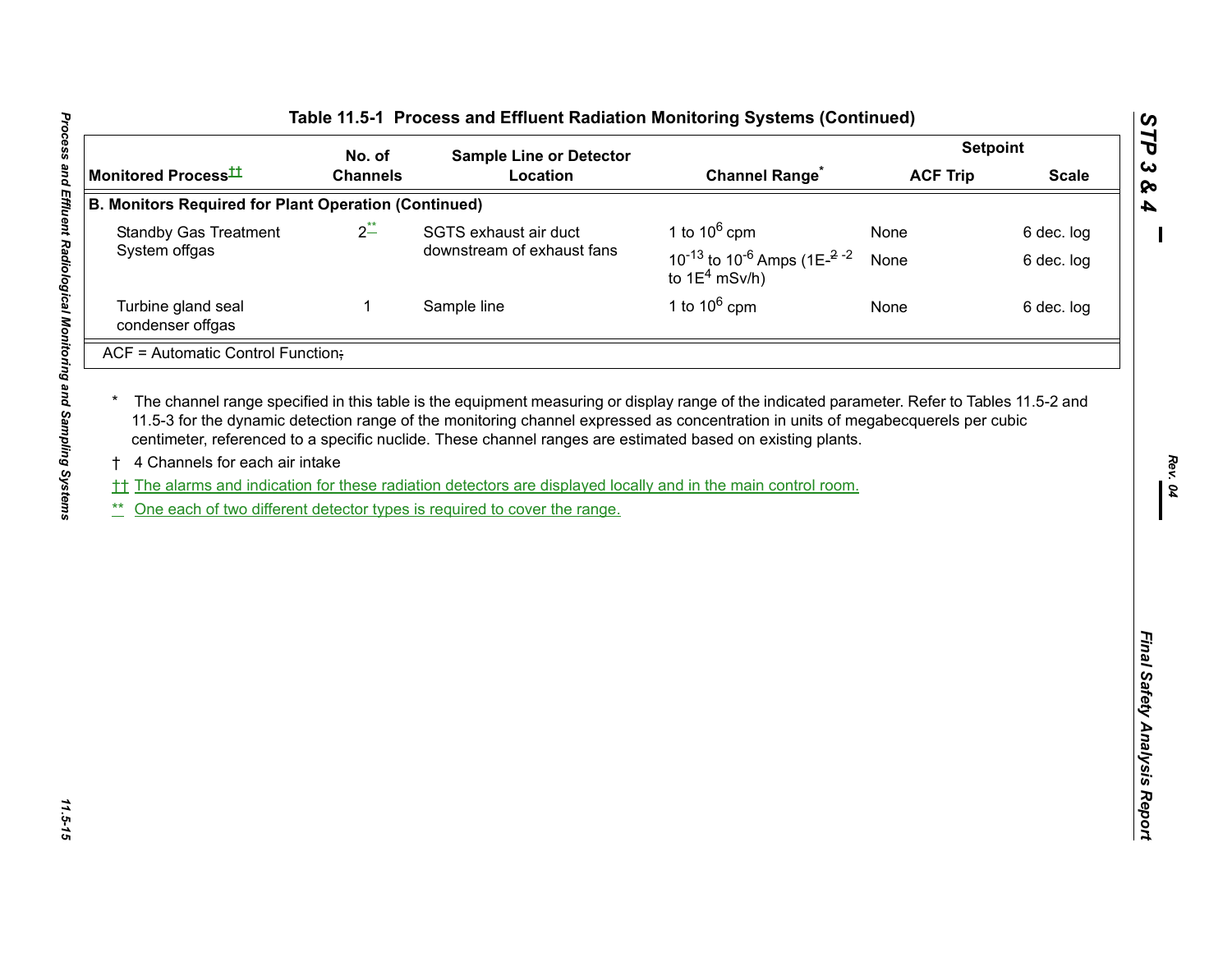| <b>Radiation Monitor</b>                | Configuration                 | <b>Dynamic Detection</b><br>Range <sup>*</sup>                                       | <b>Principal</b><br><b>Radionuclides</b><br><b>Measured</b> | Expected Activity <sup>†</sup>                     | <b>Alarms and Trips</b>                                             |
|-----------------------------------------|-------------------------------|--------------------------------------------------------------------------------------|-------------------------------------------------------------|----------------------------------------------------|---------------------------------------------------------------------|
| Offgas post-treatment                   | Offline                       | $3.7 \times 10^{-5}$ to 3.7<br>MBq/cm <sup>3</sup>                                   | $Xe-133^{\ddagger}$<br>Cs-137<br>$I-131$                    | 1.1 x $10^{-3}$ MBq/cm <sup>3</sup>                | Flow H/L<br><b>DNSC/INOP</b><br>High<br>High-High<br>High-High-High |
| Offgas pre-treatment                    | Adjacent to sample<br>chamber | 3.7 $\times$ 10 <sup>-5</sup> to 3.7 $\times$ 10 <sup>2</sup><br>MBq/cm <sup>3</sup> | Noble gases fission<br>products                             | ~1.1x10 <sup>-2</sup> MBq/cm <sup>3</sup>          | High-High<br>High<br><b>DNSC/INOP</b><br>Flow H/L                   |
| Main steamline tunnel<br>area           | Adjacent to<br>steamlines     | $1.0x10^{-2}$ mSv/h to<br>$1.0x104$ mSv/h                                            | Coolant activation gases   ~1 mSv/h                         |                                                    | High-High<br>High<br><b>DNSC/INOP</b><br><b>INOP</b>                |
| Charcoal vault                          | Inline                        | $3.7x10^{-5}$ to 37<br>MBq/cm <sup>3</sup>                                           | Noble gases                                                 | Negligible                                         | High<br>LowINOP                                                     |
| T/B vent exhaust                        | Inline                        | 3.7x10 <sup>-7</sup> to 3.7x10 <sup>-3</sup><br>MBq/cm <sup>3</sup>                  | $Xe-133^{1}$<br>Xe-135                                      | $~1.48x10^{-6}$ MBg/cm <sup>3</sup>                | High<br><b>DNSC/INOP</b>                                            |
| Reactor Building vent<br>exhaust        | Inline                        | 3.7x10 <sup>-7</sup> to 3.7 x 10 <sup>-3</sup><br>MBq/cm <sup>3</sup>                | Noble gases<br>$Xe-133^{\frac{1}{4}}$<br>Xe-135             | ~1.48x10 <sup>-6</sup> MBq/cm <sup>3</sup>         | High-High<br>High<br><b>DNSC/INOP</b>                               |
| Plant stack discharge<br>(normal range) | Offline                       | $3.7 \times 10^{-9}$ to $3.7 \times 10^{-3}$<br>MBq/cm <sup>3</sup>                  | $Xe-133^{\ddagger}$<br>Cs-137<br>$I-131$                    | ~1.85x10 <sup>-6</sup> MBq/cm <sup>3</sup>         | High-High<br>High<br><b>DNSC/INOP</b><br>Flow H/L                   |
| Plant stack (high-<br>range)            | Offline                       | $3.7x10^{-4}$ to 3.7x10 <sup>3</sup><br>MBq/cm <sup>3#</sup>                         | $Xe-133^{\ddagger}$                                         | $~1.85x10E-$ <sup>6-6</sup><br>MBq/cm <sup>3</sup> | Flow H/L<br><b>DNSC/INOP</b><br>High<br>High-High                   |

*Rev. 04*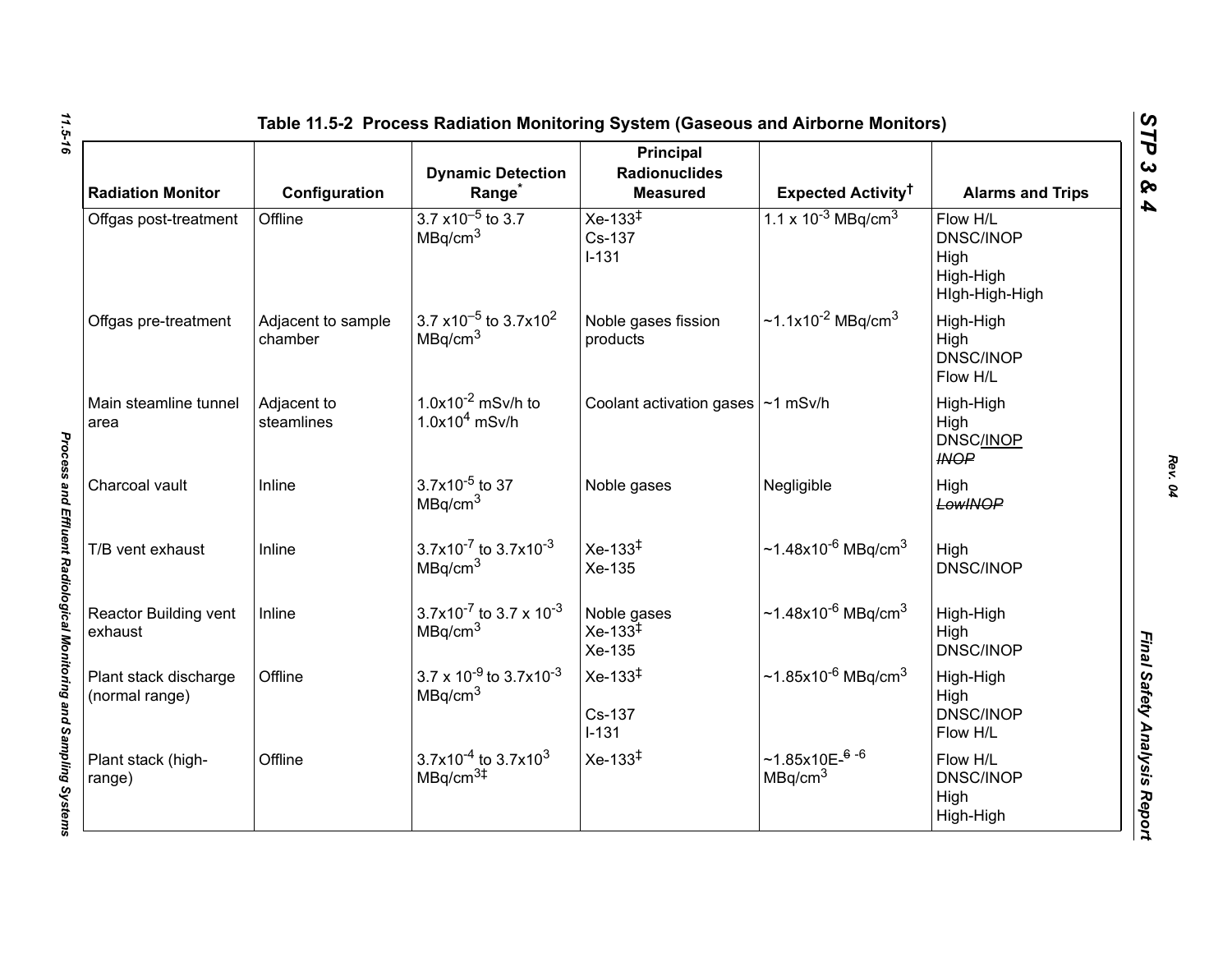<span id="page-16-0"></span>

| <b>Radiation Monitor</b>                                 | Configuration                             | <b>Dynamic Detection</b><br>Range <sup>*</sup>                                                                                                                                | <b>Principal</b><br><b>Radionuclides</b><br><b>Measured</b> | Expected Activity <sup>†</sup>                                                                                                              | <b>Alarms and Trips</b>                    |
|----------------------------------------------------------|-------------------------------------------|-------------------------------------------------------------------------------------------------------------------------------------------------------------------------------|-------------------------------------------------------------|---------------------------------------------------------------------------------------------------------------------------------------------|--------------------------------------------|
| Radwaste Building<br>ventilation exhaust                 | Offline                                   | $3.7 \times 10^{-9}$ to 3.7 x 10 <sup>-3</sup><br>MBq/cm <sup>3</sup>                                                                                                         | Xe-133 $\overline{+}$<br>Cs-137<br>$I-131$                  | $\sim$ 3.7x10 <sup>-7</sup> MBq/cm <sup>3</sup>                                                                                             | High-High<br>High<br>DNSC/INOP<br>Flow H/L |
| Gland seal condenser<br>exhaust discharge                | Offline                                   | 3.7x10 <sup>-9</sup> to 3.7x10 <sup>-3</sup><br>MBq/cm <sup>3</sup>                                                                                                           | Xe-133<br>$Cs - 137^{\ddagger}$<br>$I-131$                  | $\sim$ 3.7x10 <sup>-8</sup> MBq/cm <sup>3</sup>                                                                                             | High-High<br>High<br>DNSC/INOP<br>Flow H/L |
| Control Bldg. HVAC air<br>intake                         | Inline                                    | $3.7x10^{-7}$ to $3.7x10^{-3}$<br>MBq/cm <sup>3</sup>                                                                                                                         | $Xe-133†$                                                   | Negligible                                                                                                                                  | High-High<br>High<br>DNSC/INOP             |
| <b>Standby Gas</b><br><b>Treatment System</b><br>exhaust | Offline                                   | $3.7x10^{-9}$ to $3.7x10^{-3}$<br>MBq/cm <sup>3</sup>                                                                                                                         | Noble gases<br>$Cs - 137^{\ddagger}$<br>$I-131$             | $\sim$ 1.85x10 <sup>-8</sup> MBq/cm <sup>3</sup>                                                                                            | High-High<br>High<br>DNSC/INOP<br>Flow H/L |
|                                                          | Inline                                    | $3.7x10^{-4}$ to 3.7x10 <sup>3</sup><br>MBq/cm <sup>3#</sup>                                                                                                                  | Noble gases                                                 | $\sim$ 1.85x10 <sup>-8</sup> MBq/cm <sup>3</sup>                                                                                            | High-High<br>High<br>DNSC/INOP             |
| Fuel handling area<br>exhaust                            | Inline                                    | $3.7x10^{-5}$ to $3.7x10^{-1}$<br>MBq/cm <sup>3</sup>                                                                                                                         | Noble gases                                                 | $\sim$ 2.22x10 <sup>-4</sup> MBq/cm <sup>3</sup>                                                                                            | High-High<br>High<br>DNSC/INOP             |
| $\ddagger$                                               | Sensitivity based upon this radionuclide. | calculation is based on vendor supplied info (sensitivity of the monitor), these values are estimated.<br>Expected activities are estimated and are based on existing plants. |                                                             | Dynamic Detection Range is calculated based on the radionuclides and the sensitivity of the radiation monitor to the radionuclides. As this |                                            |